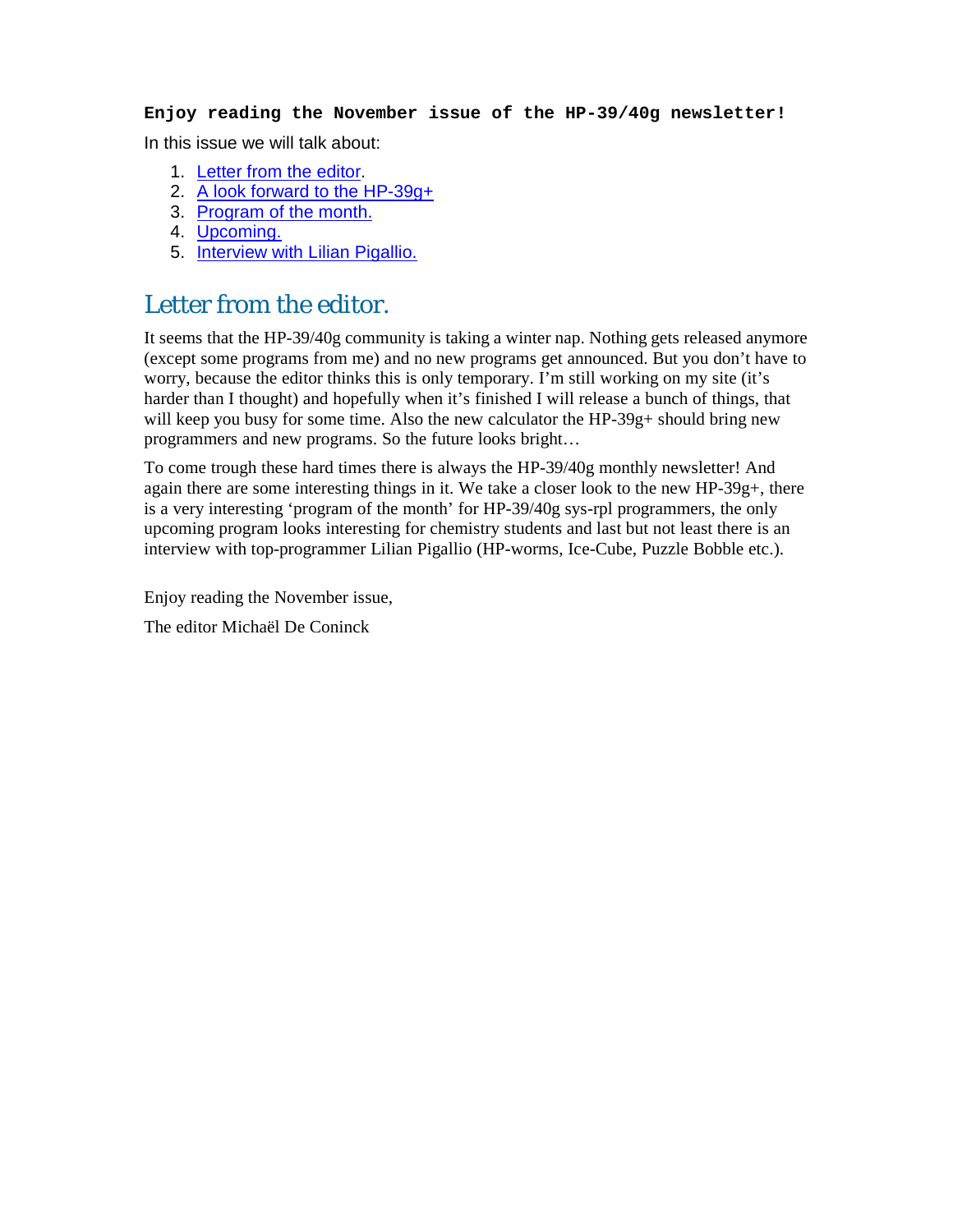## A look forward to the HP-39g+.

If you have taken a winter nap for the past few months then you probably missed the fact that HP is in calculators again. A cheer of joy for that. They decided to release a number of new calculators in September, October and the months after that. The HP-49g+, the 17BII+ and the HP-48gII are already released. The HP-39g+ has yet to come. But what does it feature? Well first a faster processor. USB support. A better keyboard 'feel'. A new aplet called Financial (gosh, I wonder what it's for) and better documentation accompanied with the calculator. And who knows some more surprises. No real changes (at least not to my knowledge), so there is backward compatibility with HP-39/40g programs. This is nice of course since there is already a large database of programs out on the web for the HP-39/40g. Unfortunately there will be no  $HP-40g+$  released. This is a pity for European residents since they are allowed to use CAS on their tests. I do not give you my advise whether to but this calculator or not. Since I do not own one.

### Program of the month.

Well this month the program of the month is 'the HP calculator entry database for the HP-38/39(+)/40g' by Carsten Dominik. Basically it cover the syntax of all Sys-rpl commands for the HP-38/39(+)/40g. So it's very interesting for the ones who are interested in programming their HP-38/39(+)/40g's in Sys-rpl. Don't know what the syntax is for a command and you don't know what it does? Well then just look it up. It's that easy!

The amount of work for making this document must have been incredible so congrats to Carsten! For that alone it deserves to be program of the month. Congrats again Carsten! The only bad thing of document that there are still quite a few commands that he has no idea of what they do so if you want to help him mail him at: dominik@science.uva.nl

#### Specs:

*System*: HP-38/39(+)/40g. *Author*: Carsten Dominik, Thomas Rast & Eduardo M. Kalinowski *Download where*: http://zon.astro.uva.nl/~dominik/hpcalc/entries/

#### Upcoming programs.

I've taken over a project from Andri Winata. He was working on a **periodic table** for the HP-39/40g and now I will continue his work. This program can be very interesting to chemistry students. A very early beta can be downloaded on my site when it's finished or if you can't wait that long you can email me at the normal address (ndco232@tiscalinet.be) and ask for it.

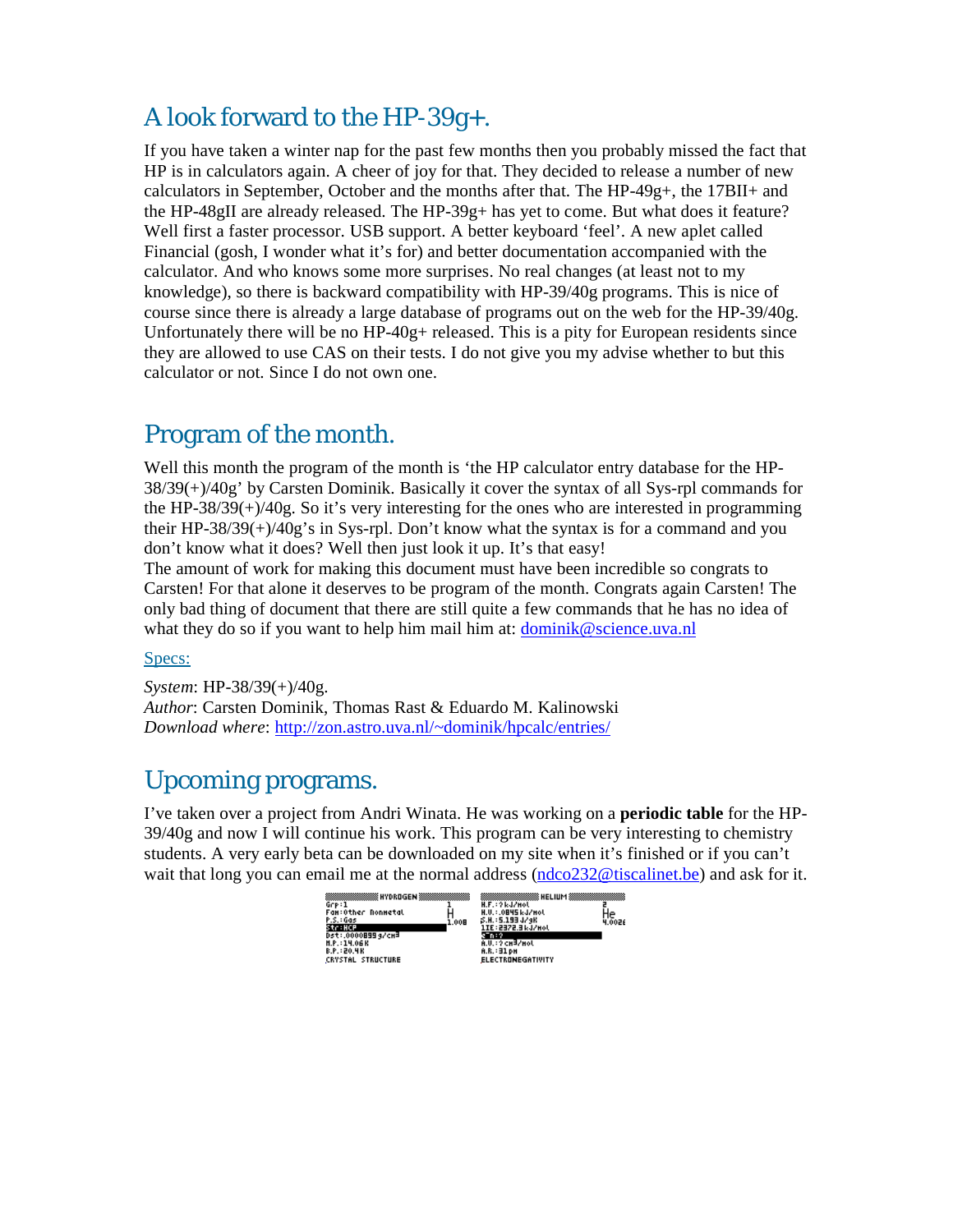# Interview with Lilian Pigallio.

|              | <b>Interview</b>                                                                                                                                                                                                                                                                                                                                                                                                                                                                                                                                                                                                                                                                                                                                                                                                                                                                                                                                                                                                                                                                                                                                                                                                                                                  |
|--------------|-------------------------------------------------------------------------------------------------------------------------------------------------------------------------------------------------------------------------------------------------------------------------------------------------------------------------------------------------------------------------------------------------------------------------------------------------------------------------------------------------------------------------------------------------------------------------------------------------------------------------------------------------------------------------------------------------------------------------------------------------------------------------------------------------------------------------------------------------------------------------------------------------------------------------------------------------------------------------------------------------------------------------------------------------------------------------------------------------------------------------------------------------------------------------------------------------------------------------------------------------------------------|
| Michaël      | How old are you, and what of education do you have?                                                                                                                                                                                                                                                                                                                                                                                                                                                                                                                                                                                                                                                                                                                                                                                                                                                                                                                                                                                                                                                                                                                                                                                                               |
| Lilian       | I'm thirty years old. I have a diploma as engineer in computer science obtained at the age<br>of 22 in ESSI. Till a while ago I worked in a small informatics company. I in particularly<br>have designed the first French paramedic software called 'SESAM-Vitale' (the system of<br>healthy France) in 1998. Nowadays I'm a consultant for Amadeus that is the number one<br>of the world regarding the reservation of airplane tickets.                                                                                                                                                                                                                                                                                                                                                                                                                                                                                                                                                                                                                                                                                                                                                                                                                        |
| Michaël      | Where do you live?                                                                                                                                                                                                                                                                                                                                                                                                                                                                                                                                                                                                                                                                                                                                                                                                                                                                                                                                                                                                                                                                                                                                                                                                                                                |
| Lilian       | I live in France at the cote d'azur in a typically medieval village called Tourrettes sur loup.<br>This village was even rated as one of the most stylish places of France by the very serious<br>magazine L'express.                                                                                                                                                                                                                                                                                                                                                                                                                                                                                                                                                                                                                                                                                                                                                                                                                                                                                                                                                                                                                                             |
| Michaël      | What calculators do you own?                                                                                                                                                                                                                                                                                                                                                                                                                                                                                                                                                                                                                                                                                                                                                                                                                                                                                                                                                                                                                                                                                                                                                                                                                                      |
| Lilian       | A good old HP-48SX that I already had since my studies. And more recently I have a HP-<br>49g and a HP-40g just for fun.                                                                                                                                                                                                                                                                                                                                                                                                                                                                                                                                                                                                                                                                                                                                                                                                                                                                                                                                                                                                                                                                                                                                          |
| Michaël      | What was the first program you ever wrote?                                                                                                                                                                                                                                                                                                                                                                                                                                                                                                                                                                                                                                                                                                                                                                                                                                                                                                                                                                                                                                                                                                                                                                                                                        |
| Lilian       | That was on a French computer in the eighties called the Thomson MO5. The game was<br>called 'The Haunted House' (La Maison Hantee) and was very successful at my school.<br>These days you can still play it thanks to an emulator.                                                                                                                                                                                                                                                                                                                                                                                                                                                                                                                                                                                                                                                                                                                                                                                                                                                                                                                                                                                                                              |
| Michaël      | What do you use your calculator for the most?                                                                                                                                                                                                                                                                                                                                                                                                                                                                                                                                                                                                                                                                                                                                                                                                                                                                                                                                                                                                                                                                                                                                                                                                                     |
| Lilian       | Well for the moment just for fun. ©                                                                                                                                                                                                                                                                                                                                                                                                                                                                                                                                                                                                                                                                                                                                                                                                                                                                                                                                                                                                                                                                                                                                                                                                                               |
| Michaël      | Why did you start programming calculators?                                                                                                                                                                                                                                                                                                                                                                                                                                                                                                                                                                                                                                                                                                                                                                                                                                                                                                                                                                                                                                                                                                                                                                                                                        |
| Lilian       | Because I had a programmable calculator. ©                                                                                                                                                                                                                                                                                                                                                                                                                                                                                                                                                                                                                                                                                                                                                                                                                                                                                                                                                                                                                                                                                                                                                                                                                        |
| Michaël      | Are there any programmers you admire?                                                                                                                                                                                                                                                                                                                                                                                                                                                                                                                                                                                                                                                                                                                                                                                                                                                                                                                                                                                                                                                                                                                                                                                                                             |
| Lilian       | Yes I do! I think Phong Nguyen (author of ASM-FLASH), C. de Dinechin and the makers of<br>meta kernel are fantastic programmers.                                                                                                                                                                                                                                                                                                                                                                                                                                                                                                                                                                                                                                                                                                                                                                                                                                                                                                                                                                                                                                                                                                                                  |
| Michaël Why? |                                                                                                                                                                                                                                                                                                                                                                                                                                                                                                                                                                                                                                                                                                                                                                                                                                                                                                                                                                                                                                                                                                                                                                                                                                                                   |
| Lilian       | Well when I had my HP-48SX. I begun to program in user-rpl and after making 2-3<br>programs I had my revelation: THE pac-man from C. de Dinechin (which is still one of the<br>best games ever made for these calculators). I went directly to my nearest FNAC (store)<br>to see if they hadn't a book about programming in ASM on the HP-48. What I found was<br>'Voyage au centre de la HP' (first edition). I did try to understand their programming<br>examples in ASM ('by hand' assembled). And after reading that I made some little<br>programs in ASM that handled strings (also 'by hand' assembled) after that RUNWAY 2<br>(still 'by hand' assembled). If you want to know what 'by hand' assembled is I will explain<br>It to you know: by hand assembled means that you have to convert all instructions in<br>hexadecimal and calculate all the jumps  I can tell you one thing it's madness.<br>And the second revelation was when I found at the FNAC ASM-FLASH (initial version<br>made by Phong Nguyen (who was at the time no older than thirteen years) and not J.Y<br>Avenard!!!). With that utility I made my boulder dash 'the mine of diamonds'.<br>Unfortunately it was released at the same as Boulder-DasHP (which was really good). |